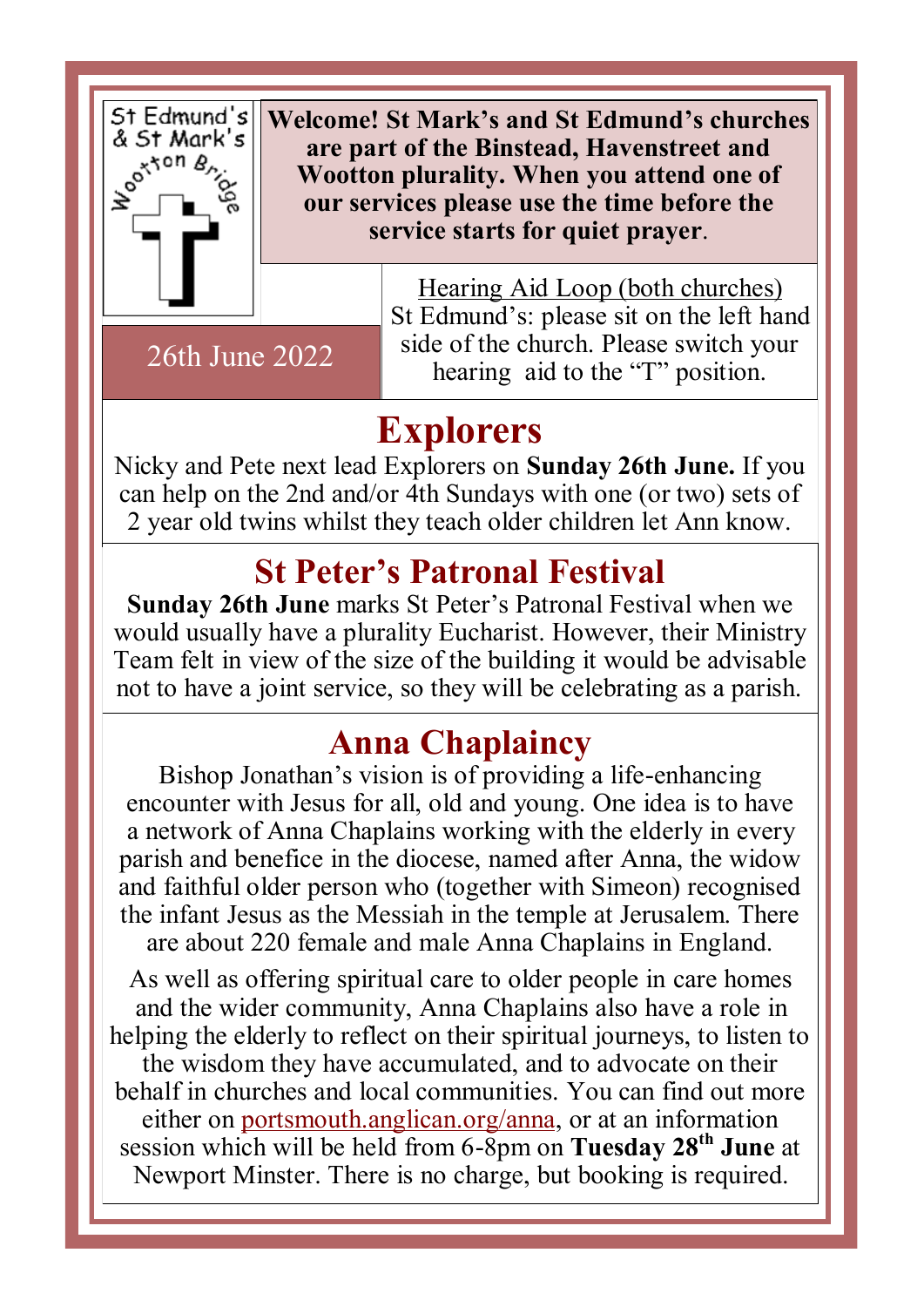**THIS WEEK'S READINGS** Second Sunday after Trinity *Either* 2 Kings 2.1-2, 6-14 *or* 1 Kings 19.15-16, 19-end; Gala-Sunday, 3rd July Third Sunday after Trinity *Either* 2 Kings 5.1-14 *or* Isaiah 66.10-14; Galatians 6.[1-6] 7-16; Luke 10.1-11, 16-20

#### **PLEASE PRAY FOR…**

**…** Bishop Jonathan, Asst.Bishop Rob, Rev Allie Kerr, God's mission and our ministry in Wootton, The Island School and Street Pastors

*…those who are sick or in any kind of need:* Margaret H, Geoff, Susan and David, Mike C, Our Arab Christian brothers and sisters in North Korea and the Middle East, Little Lions families, children of our church and parish, and all on our Luke 11 Line

…those who are in Our Year's Mind: 27<sup>th</sup> Roy Lewis, 27<sup>th</sup> Shirley Randall, 28<sup>th</sup>, Clarry Fortuin, 2<sup>nd</sup> Matthew Brunt

*If you would like a name to be added to the prayer list (with the consent of the person named) please let Helen Davison know. Names will remain on the list for an initial period of 4 weeks. Please inform Helen if you wish a name to be included after this time, or when prayers have been answered or are no longer needed. Names in our 'Year's Mind' will be published for three years and then removed unless otherwise requested. Thank you.*

### **Isle of Wight Foodbank**

Boxes are available in both Churches for food and financial donations.

### **Archbishop's prayer for Ukraine**

God of peace and justice, we pray for the people of Ukraine today. We pray for peace and the laying down of weapons. We pray for all those who fear for tomorrow, that your Spirit of comfort would draw near to them. We pray for those with power over war or peace, for wisdom, discernment and compassion to guide their decisions. Above all, we pray for all your precious children, at risk and in fear, that you would hold and protect them. We pray in the name of Jesus, the Prince of Peace. *Amen.*





tians 5.1, 13-25; Luke 9.51-end

Wednesday, 29th June 9.30am at St Edmund's

Zechariah 4.1-6a, 10b-end (OT p.895)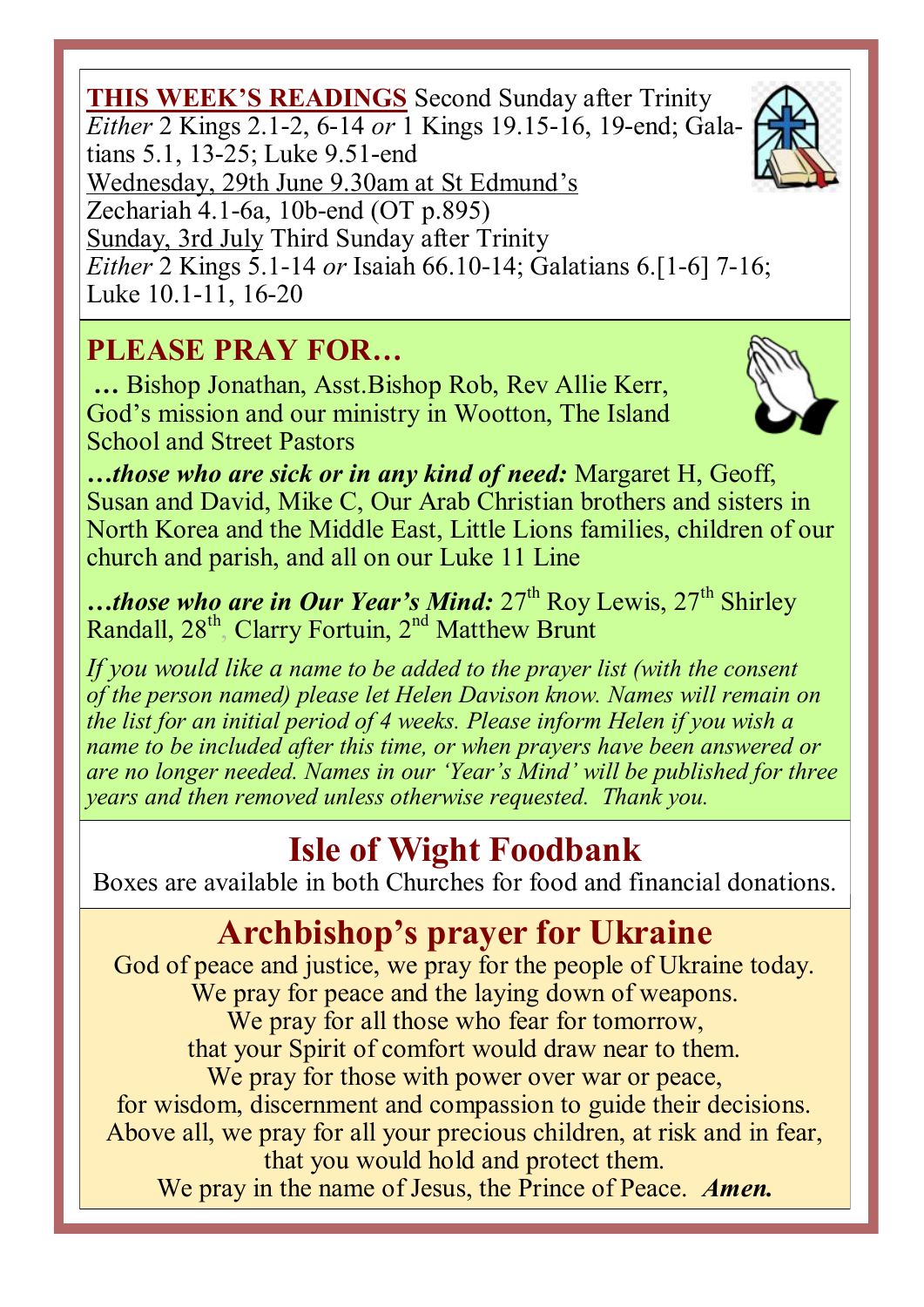#### **GENERAL INFORMATION:**

### **Useful Resources**

The free 'Daily Hope' phone number is still available for hymns, reflections and prayers on 088 804 8044 and details of services being streamed can be found here: https://www.portsmouthcathedral.org.uk/

### **Coffee Morning**

The coffee mornings are restarting at 10am on **Tuesday 28th June** in St Mark's Coffee Lounge. Why not come along and bring a friend booking is not required. If you need a lift, please let Ann know.

#### **Little Lions**

The next group will be held on **Wednesday 29th June** from 10-11.30am. One of the helpers is moving and so they are looking for someone to help. If you like small children, have a listening ear for parents and (the icing on the cake) like doing craft, please get in touch with Ann!

### **Talk by Dr Noel Stimson**

Dr Noel Stimson is giving a talk on 'The Biggles Club - Some Island WW2 Aviators' on **Friday 1st July** at 7.30 pm at Holy Cross Church. Tickets cost £7 (to include a glass of Pimms and light refreshments) from Tina 611020, Joan 614053, Jo 567874 or Hilary 615551

#### **MBBBG**

The next Mark's Brothers' Bacon Butty Group will take place at 10am in the Coffee Lounge on **Tuesday 12th July.** You are invited to come along for a coffee even if you're not a fan of bacon!

## **Lionheart Festival on the Isle of Wight**

A new Christian Festival of Worship with guest speakers and artists, fun, prayer, creative activities, camping, relaxing, laughter and worship. From **July 15th to 17th**, at the County Showground. Tickets and more information from: https://lionheartfestival.co.uk/

### **WB Methodist**

Come and enjoy coffee and chat at Wootton Methodist Church from 10am-12noon every Monday.